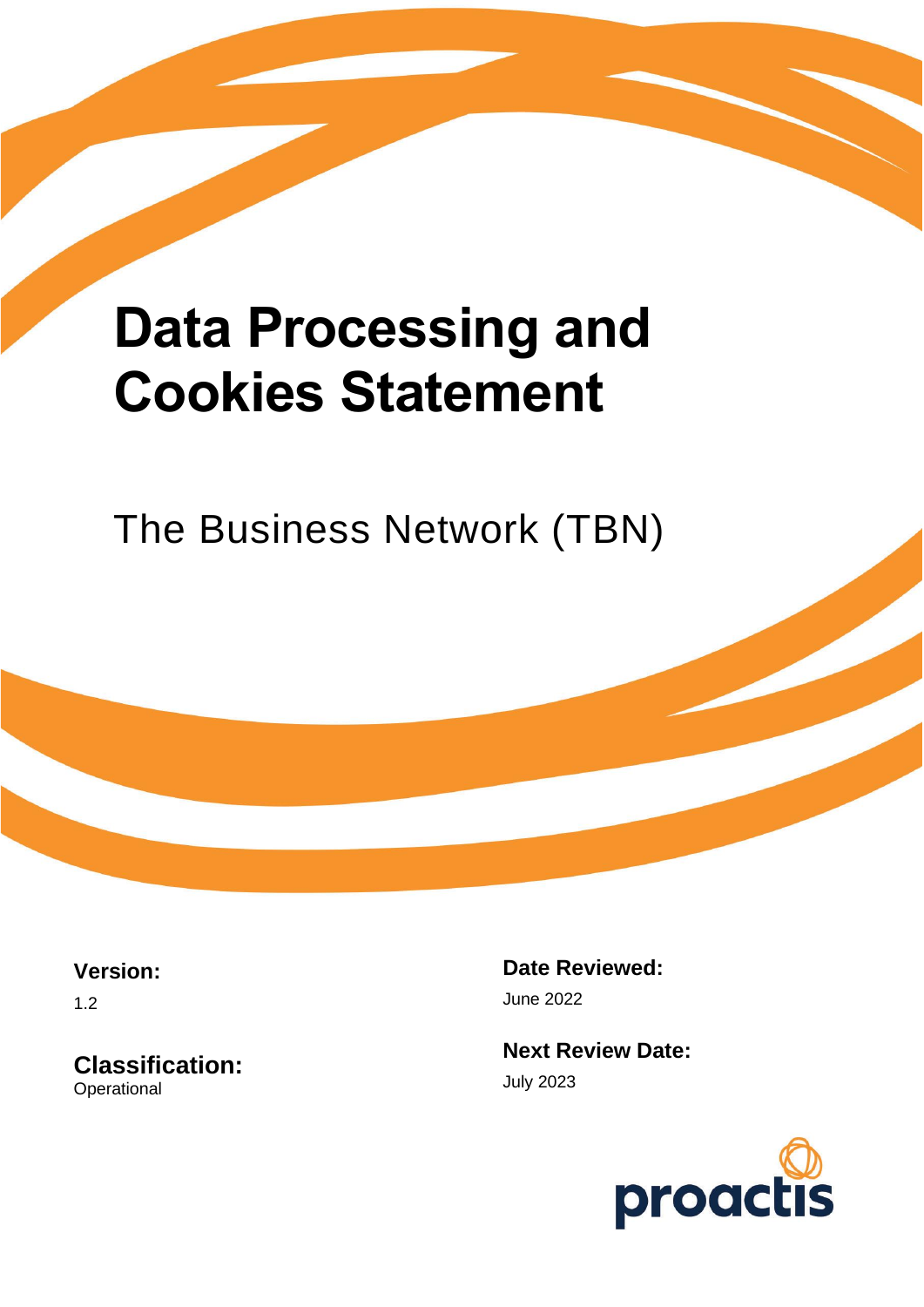The Business Network Accessibility Statement | 2

## **Table of Contents**

|                  | <b>Document Control</b>                  | 3 |
|------------------|------------------------------------------|---|
| 1.1              | <b>Document Owner</b>                    | 3 |
| 1.2 <sub>2</sub> | Readership                               | 3 |
|                  | <b>Personal Data Processing Schedule</b> | 4 |
| 3                | <b>Application cookies</b>               | 6 |

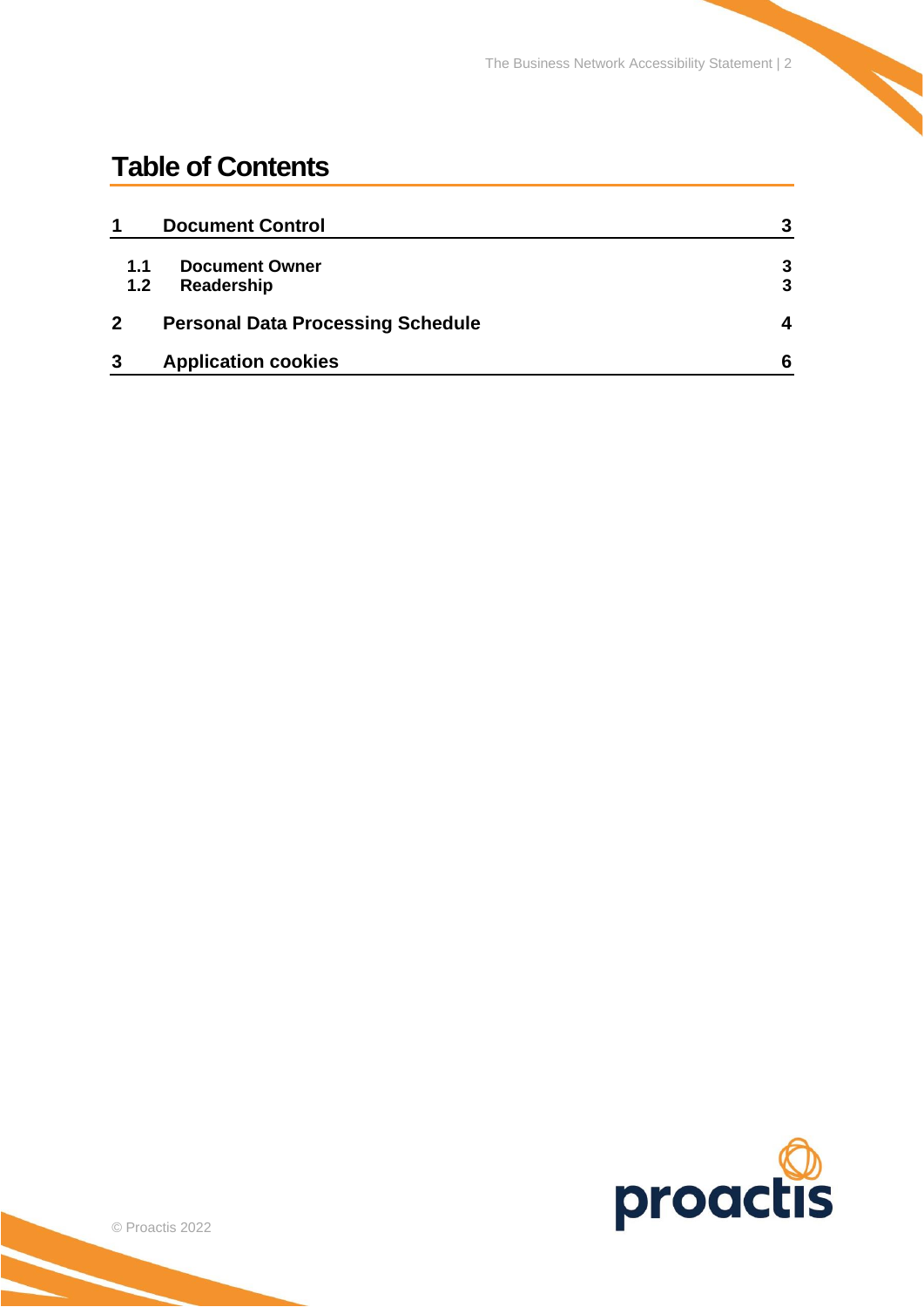## <span id="page-2-0"></span>**1 Document Control**

### <span id="page-2-1"></span>**1.1 Document Owner**

This document is owned by the Compliance Manager and co-maintained by the *Compliance Manager* and the *TBN Product Manager.* The document is to be reviewed and brought up to date *every twelve months*.

## <span id="page-2-2"></span>**1.2 Readership**

This document is aimed at the following:

| <b>Proactis</b>                            |  |  |  |  |
|--------------------------------------------|--|--|--|--|
| <b>Chief Executive Officer</b>             |  |  |  |  |
| <b>Compliance Manager</b>                  |  |  |  |  |
| <b>Product Director</b>                    |  |  |  |  |
| <b>Product Manager</b>                     |  |  |  |  |
| Other appropriate Proactis employees       |  |  |  |  |
| Current or prospective Proactis UK clients |  |  |  |  |

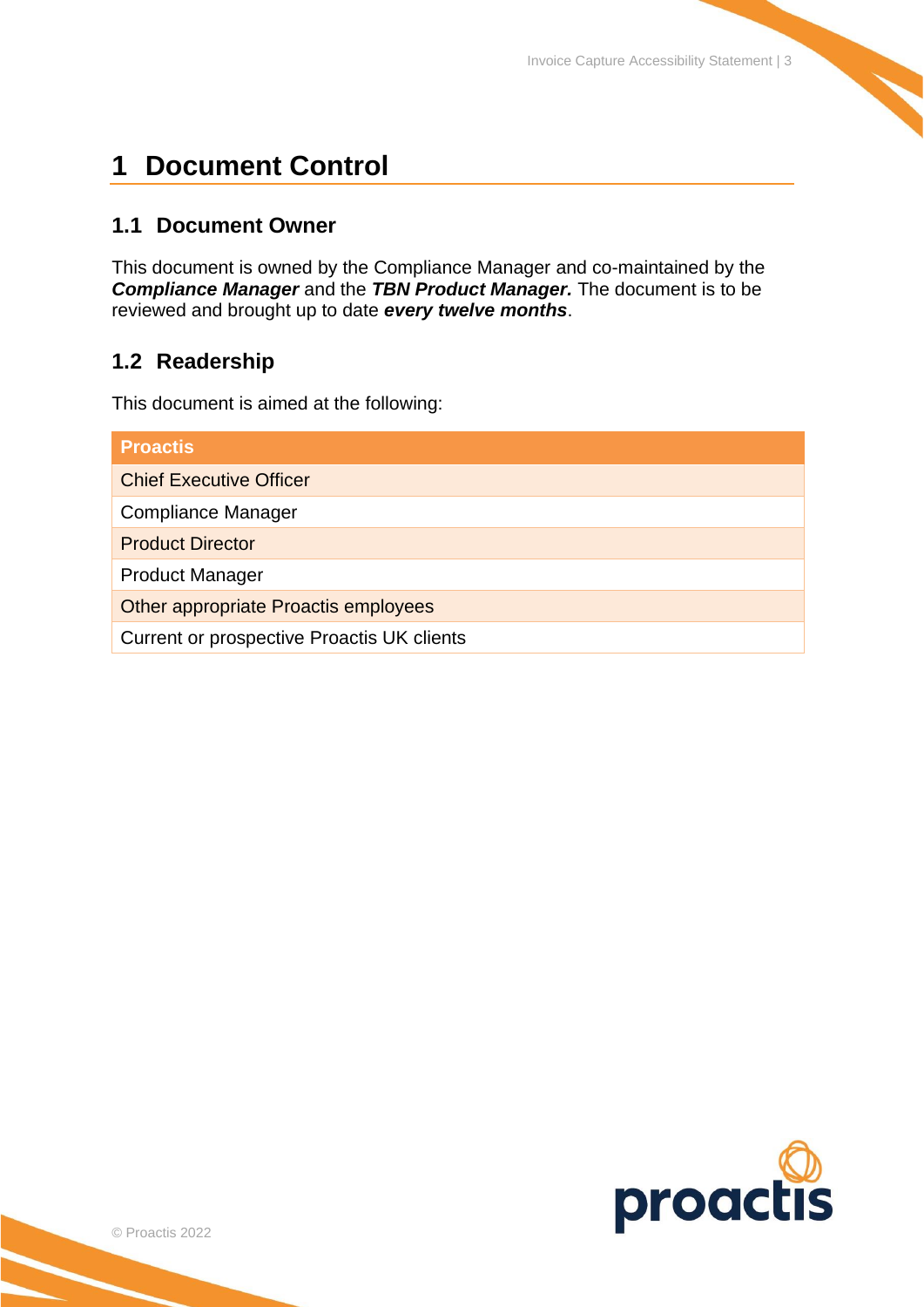## <span id="page-3-0"></span>**2 Personal Data Processing Schedule**

#### **Subject Matter of the Processing**

The Business Network, more commonly referred to as 'TBN', is an application which connects companies and provides them with spend management and business process collaboration for goods and services.

This can be broken down into sourcing and auction activities, contract management, catalogue management along with procurement tasks such as raising purchase orders, invoicing, receipting goods, approving services; analysing spend. Both Buying organisations and Suppliers can use TBN.

Buying organisations will have terms of use set up in a contract directly with Proactis. The contract will include a commitment to data privacy.

Suppliers agree to the Terms of Use as part of the registration process. Those Terms are available **[here](https://portal.hubwoo.com/auth/terms-of-use.pdf)**.

#### **Purpose of the Processing**

The purpose for the processing is to carry out the functions of connecting with buyer/ supplier parties, document mapping from one standard to another and retrieval or delivery for B2B documents

#### **Nature of the Processing**

The nature of the processing within the application includes collection, recording, organisation, structuring, storage, adaptation or alteration, retrieval, consultation, use, disclosure by transmission, dissemination or otherwise making available, restriction, erasure or destruction of data (whether or not by automated means)

#### **Categories of Data Subject**

The Organisation's staff (which can include volunteers, their agents and temporary workers), the Organisation's Suppliers or potential suppliers; Proactis employees.

#### **Type of Personal Data**

The personal datasets include: name and email address within the product for basic operations of the software.

Invoice documents can be uploaded to the software, which can contain an address (usually this is a business address), contact name, email address and telephone number. A description of the goods / services the Invoice covers may contain personal data.

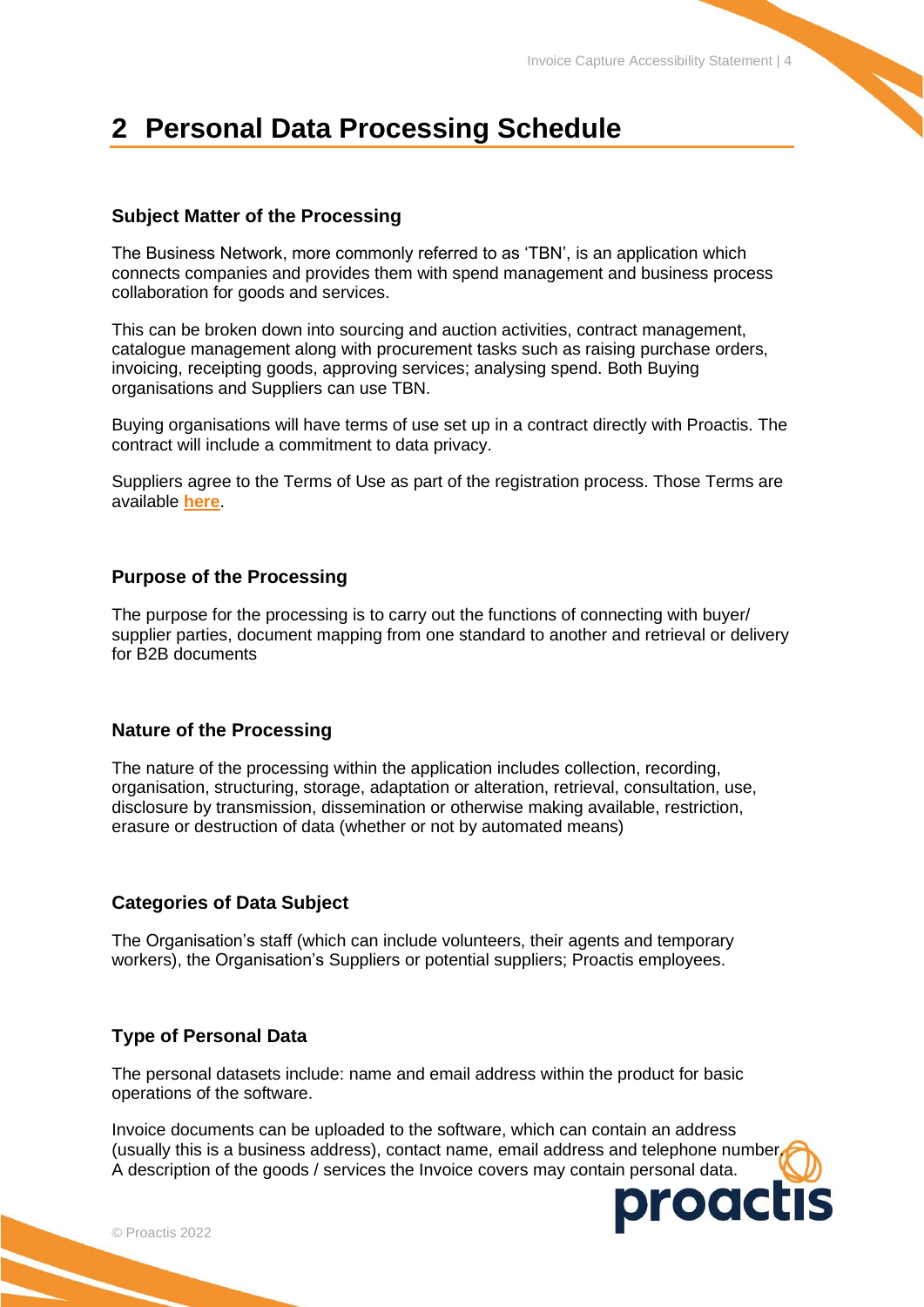Supplier information can also be uploaded to the software, which can include a name, email address, telephone number, address (for Sole Trader organisations this can be classified as personal data).

The application has administrator roles, so people with that facility can manually amend other users' details. If personal data is to be completely removed, which cannot be achieved through the application, then Customers can contact Proactis support by emailing **[customercare@proactis.com](mailto:customercare@proactis.com)**, which will automatically create a request in the Proactis Support system.

Note that personal data will only be removed in accordance with the law, and upon confirmation that the user making the request is authorised to do so. We will do this in a timely manner and to have such requests completed within thirty (30) days of confirmation that the request is valid.

#### **Duration of the processing**

The processing will last for the length of the contract between Proactis and the Customer.

Data retention periods will also be as per contract between Proactis and the Customer, unless required by other laws.

#### **Data Protection Officer Requirements**

Based on Proactis' current activities and business purpose, there is no legal requirement for an official DPO to be appointed.

However, their Compliance and Quality Manager has assumed the role and responsibilities of the DPO, and is contactable at compliance@Proactis.com or at:

Proactis

Riverview Court

1 Castle Gate

**Wetherby** 

LS22 6LE

UK

Please mark any posted documents 'for the attention of the Compliance Manager'

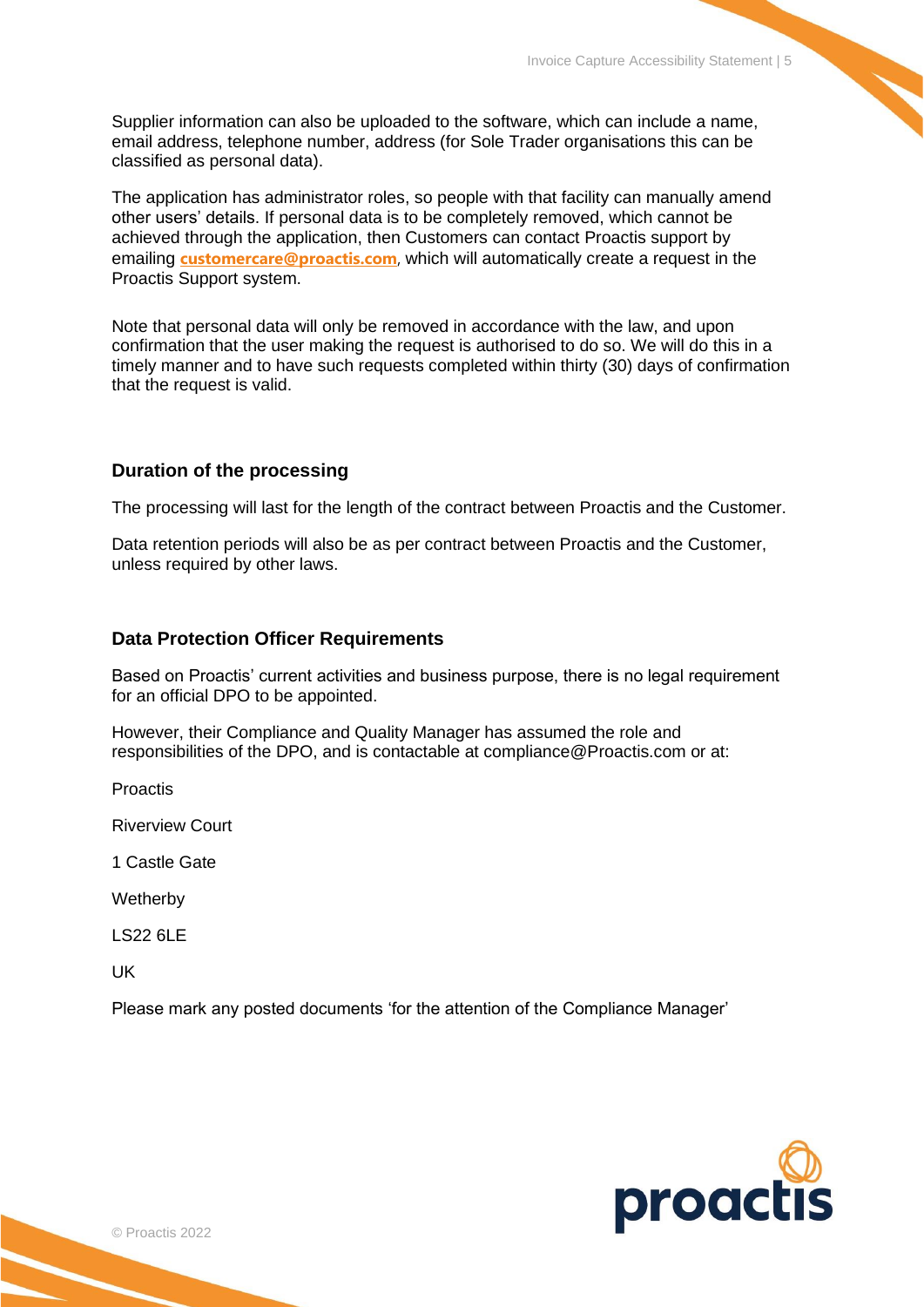# <span id="page-5-0"></span>**3 Application cookies**

TBN cookies are explained in the table below.

| <b>Name</b>                                                                                                                       | <b>Type</b>                  | <b>Duration</b> | <b>Description</b>                                                                                                                                                                                                                                                                                                                                                                                                                                         |
|-----------------------------------------------------------------------------------------------------------------------------------|------------------------------|-----------------|------------------------------------------------------------------------------------------------------------------------------------------------------------------------------------------------------------------------------------------------------------------------------------------------------------------------------------------------------------------------------------------------------------------------------------------------------------|
| .commFwAuth                                                                                                                       | <b>Strictly</b><br>necessary | Session         | Represents an authenticated TBN user in the<br>applications built on ASP.NET MVC/Forms.<br>The value is an encrypted Authentication ticket                                                                                                                                                                                                                                                                                                                 |
| .tbnAuth                                                                                                                          | <b>Strictly</b><br>necessary | Session         | Represents an authenticated TBN user in the<br>applications built on ASP.NET Core.<br>The value is an encrypted reference to the<br><b>Authentication ticket</b>                                                                                                                                                                                                                                                                                           |
| .tbnAuth.2FA.remem<br>berMe. <random>(i.e.<br/>.tbnAuth.2FA.remem<br/>berMe.5c69d4bd3c2b<br/>d608.80a0f6c41d40a0<br/>52)</random> | Optional                     | 30 days         | This cookie is used for Two-Factor authentication. If<br>absent, the user will be required to enter a new 2FA<br>code.<br>The value is an encrypted reference to the<br>http://schemas.xmlsoap.org/ws/2005/05/identity/clai<br>ms/name claim in the Authentication ticket.                                                                                                                                                                                 |
| <b>ASP.NET_SessionId</b>                                                                                                          | Optional                     | Session         | Represents a browser "session" identifier on the server<br>side. Used by the applications built on ASP.NET<br>Forms.<br>The value is a random value.                                                                                                                                                                                                                                                                                                       |
| <b>C-XSRF-TOKEN</b>                                                                                                               | <b>Strictly</b><br>necessary | <b>Session</b>  | Used by pages with standard ASP.NET Core anti-<br>request forgery implementation (page post). At this<br>time there are no such pages but cookie name<br>configuration is required by the request processing<br>pipeline.<br>The value is an encrypted reference to the <b>Antiforgery</b><br>token with<br>http://schemas.xmlsoap.org/ws/2005/05/identity/clai<br>ms/name and/or<br>http://schemas.xmlsoap.org/ws/2005/05/identity/clai<br>ms/upn claims. |
| tbn-auth-XSRF-TOKEN                                                                                                               | <b>Strictly</b><br>necessary | Session         | Used by pages implemented with client script<br>(Angular).<br>The value is an encrypted reference to the <b>Antiforgery</b><br>token with<br>http://schemas.xmlsoap.org/ws/2005/05/identity/cl<br>aims/name and/or                                                                                                                                                                                                                                         |